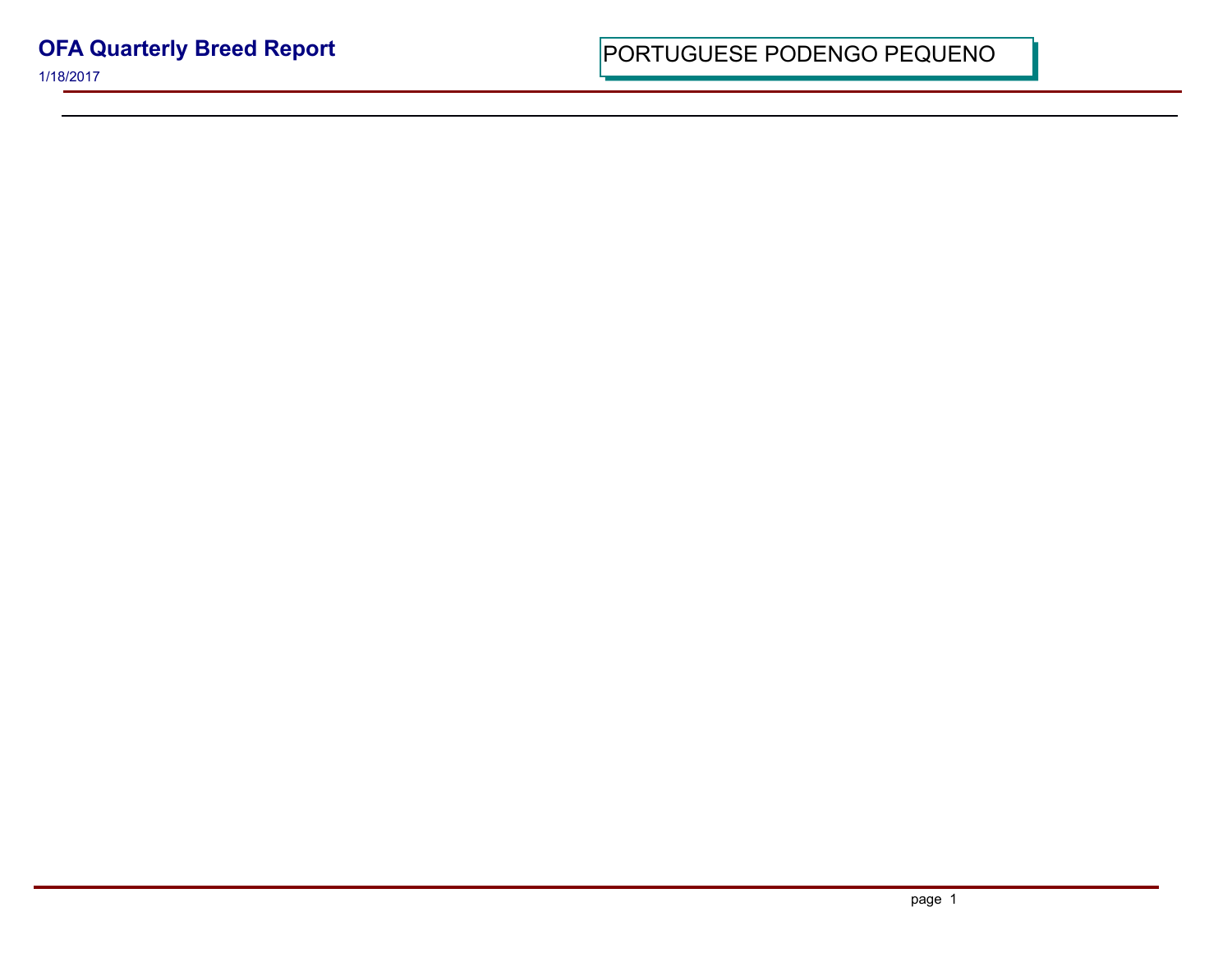## **OFA Quarterly Breed Report**

|                     |                                     | <b>Hips</b>                          |                    | Fourth qtr 2016     |            |            |             |        |                    |
|---------------------|-------------------------------------|--------------------------------------|--------------------|---------------------|------------|------------|-------------|--------|--------------------|
| <b>OFAID</b>        | <b>Name</b>                         |                                      | <b>Application</b> | <b>Registration</b> | <b>Sex</b> | Age        |             |        | <b>Report date</b> |
| PPD-108E24F-VPI     | <b>HOULA'S GENERATION EXCELLENT</b> |                                      | 1767004            | HP48472803          | F.         | 24         | CHIC        | 117416 | 11/14/2016         |
| PPD-109E43F-VPI     | <b>WINDSHIFT TRILLIUM</b>           |                                      | 1832094            | HP44901301          | F.         | 43         |             |        | 11/21/2016         |
| PPD-110G42F-VPI     | A ESPERANCA DO VALE DE BROOKMONT    |                                      | 1752206            | HP45219402          | F.         | 42         | <b>CHIC</b> | 117708 | 11/29/2016         |
|                     |                                     | <b>Elbows</b>                        |                    | Fourth qtr 2016     |            |            |             |        |                    |
| <b>OFAID</b>        | <b>Name</b>                         |                                      | <b>Application</b> | <b>Registration</b> | <b>Sex</b> | <b>Age</b> |             |        | <b>Report date</b> |
| PPD-EL18F24-VPI     | HOULA'S GENERATION EXCELLENT        |                                      | 1767004            | HP48472803          | F          | 24         | <b>CHIC</b> | 117416 | 11/14/2016         |
|                     |                                     | <b>Patella</b>                       |                    | Fourth qtr 2016     |            |            |             |        |                    |
| <b>OFAID</b>        | <b>Name</b>                         |                                      | <b>Application</b> | <b>Registration</b> | <b>Sex</b> | Age        |             |        | <b>Report date</b> |
| PPD-PA114/24F/P-VPI | <b>HOULA'S GENERATION EXCELLENT</b> |                                      | 1767004            | HP48472803          | F          | 24         | <b>CHIC</b> | 117416 | 11/14/2016         |
| PPD-PA115/42F/P-VPI | A ESPERANCA DO VALE DE BROOKMONT    |                                      | 1752206            | HP45219402          | F.         | 42         | <b>CHIC</b> | 117708 | 11/29/2016         |
| PPD-PA116/24F/P-VPI | <b>IRINA-X</b>                      |                                      | 1830966            | HP51165101          | F.         | 24         |             |        | 11/29/2016         |
| PPD-PA117/12F/P-VPI |                                     | DUNDRUM'S PALDACHS TWIST AND SHOUT W | 1845607            | HP50856502          | F          | 12         |             |        | 12/13/2016         |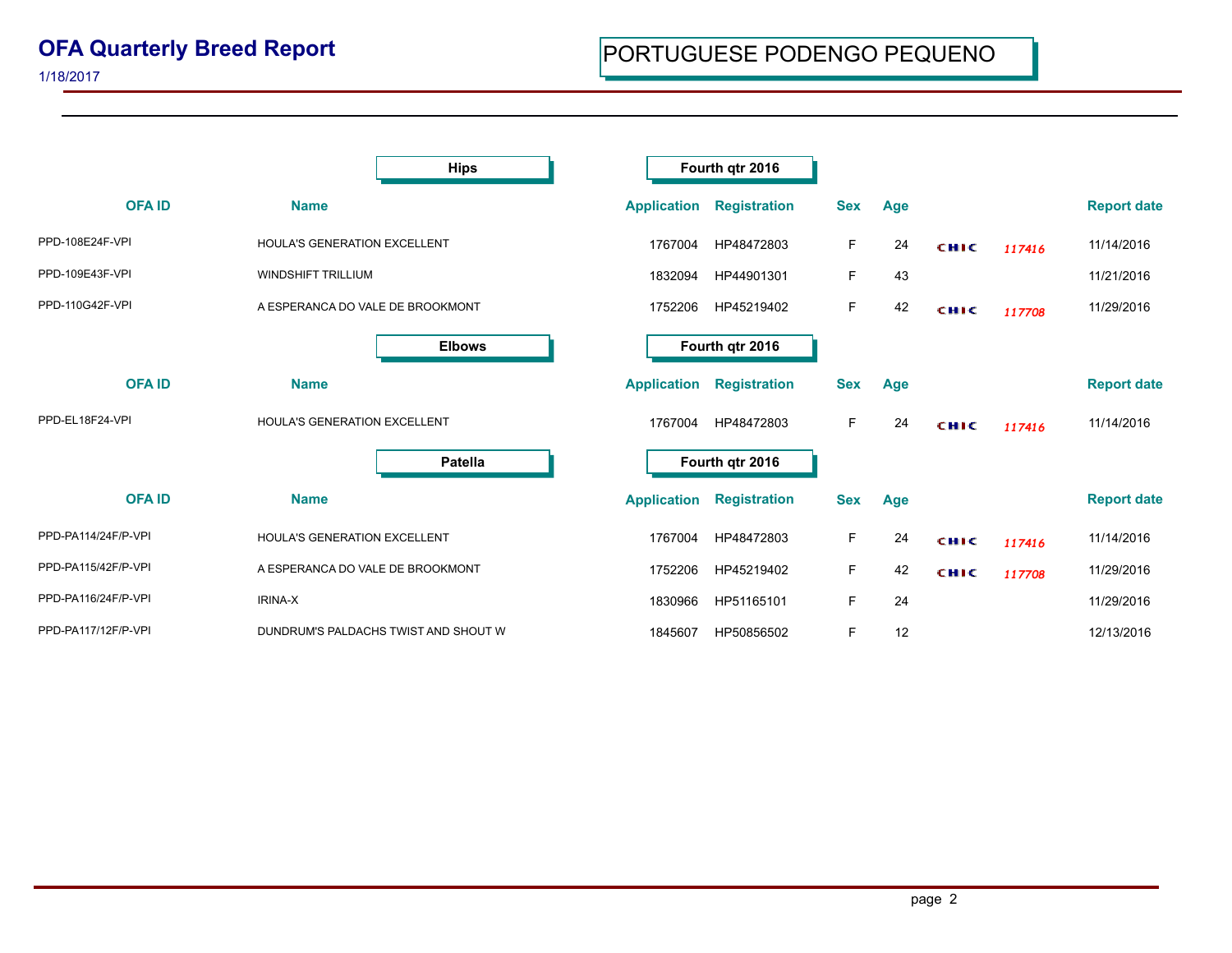|                   | <b>DDB</b>                       |                    | Fourth qtr 2016     |            |     |             |        |                    |
|-------------------|----------------------------------|--------------------|---------------------|------------|-----|-------------|--------|--------------------|
| <b>OFAID</b>      | <b>Name</b>                      | <b>Application</b> | <b>Registration</b> | <b>Sex</b> | Age |             |        | <b>Report date</b> |
| <b>SALIVA KIT</b> | <b>RENAISSANCE PORTHOS</b>       | 990804             | HP41783502          | М          | 59  |             |        | 11/18/2016         |
| <b>SALIVA KIT</b> | <b>RENAISSANCE ARAMIS</b>        | 990806             | HP41783503          | М          | 59  |             |        | 11/18/2016         |
| <b>SALIVA KIT</b> | GOIABA DA TERRA DE MONTOITO      | 1308593            | HP26793701          | F.         | 117 | <b>CHIC</b> | 70534  | 11/18/2016         |
| <b>SALIVA KIT</b> | HERCULES DA TERRA DE MONTOITO    | 1335529            | HP30120801          | М          | 109 | <b>CHIC</b> | 70539  | 11/18/2016         |
| <b>SALIVA KIT</b> | JURA DA TERRA DE MONTOITO        | 1435701            | HP36374501          | F.         | 88  | <b>CHIC</b> | 74080  | 11/18/2016         |
| <b>SALIVA KIT</b> | MAGNIFICO DA TERRA DE MONTOITO   | 1513505            | HP40865501          | М          | 68  | <b>CHIC</b> | 92582  | 11/18/2016         |
| <b>SALIVA KIT</b> | RENAISSANCE POCKET ROCKET        | 1604310            | HP43518102          | F.         | 50  | <b>CHIC</b> | 99648  | 11/18/2016         |
| <b>SALIVA KIT</b> | <b>RENAISSANCE LITTLE MISS</b>   | 1604314            | HP43518103          | F.         | 50  | <b>CHIC</b> | 105639 | 11/18/2016         |
| <b>SALIVA KIT</b> | <b>KETKA'S TEA COZY</b>          | 1668963            | HP46318503          | F.         | 38  |             |        | 11/18/2016         |
| <b>SALIVA KIT</b> | RENAISSANCE AMERICA'S SWEETHEART | 1755521            | HP48934103          | M          | 19  |             |        | 11/18/2016         |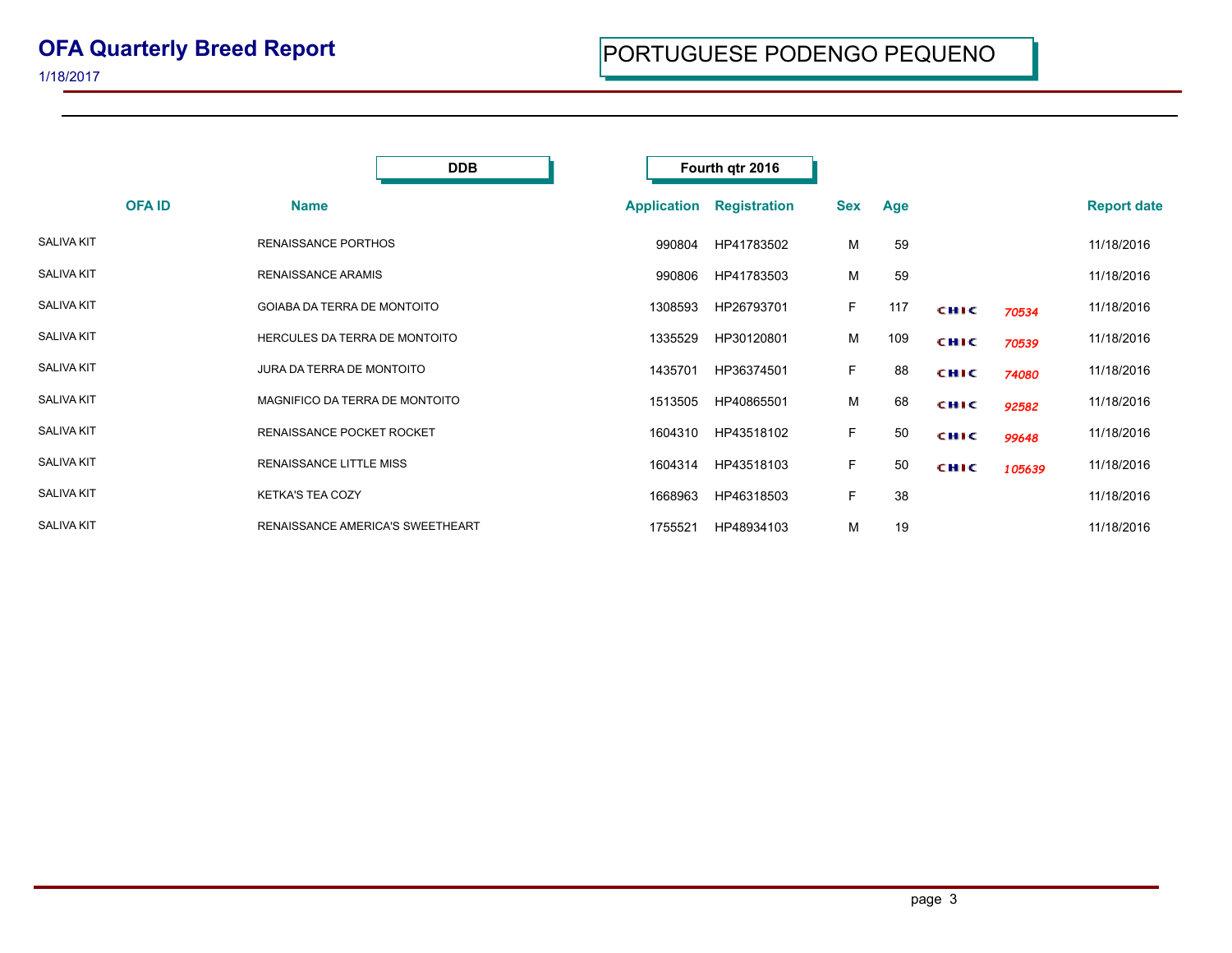## **OFA Quarterly Breed Report**

|                    | <b>DM</b>                             |                    | Fourth qtr 2016     |            |     |             |        |                    |
|--------------------|---------------------------------------|--------------------|---------------------|------------|-----|-------------|--------|--------------------|
| <b>OFAID</b>       | <b>Name</b>                           | <b>Application</b> | <b>Registration</b> | <b>Sex</b> | Age |             |        | <b>Report date</b> |
| PPD-DM1/65F-PI     | CABRITA DA QUINTA DO SALOIO           | 1567574            | HP44910501          | F          | 65  | CHIC        | 109704 | 10/11/2016         |
| PPD-DM2/48M-PI     | TAHTITAIVAAN DAVID                    | 1706125            | HP48860501          | М          | 48  | <b>CHIC</b> | 111109 | 10/11/2016         |
| PPD-DM3/34F-PI     | STARMOUNTAIN PRINCESS LISBON          | 1759348            | HP47020502          | F          | 34  | <b>CHIC</b> | 109705 | 10/11/2016         |
| PPD-DM4/23F-PI     | HOULA'S GENERATION EXCELLENT          | 1767004            | HP48472803          | F.         | 23  | <b>CHIC</b> | 117416 | 10/11/2016         |
| PPD-DM5/3F-PI      | STAR MOUNTAIN PRINCESS OF EVERYTHING  | 1839369            | HP51083201          | F.         | 3   |             |        | 10/11/2016         |
| PPD-DM6/51F-PI     | <b>RENAISSANCE PRETTY WOMAN</b>       | 1604315            | HP43518101          | F.         | 51  | CHIC        | 113653 | 11/9/2016          |
| PPD-DM7/34F-PI     | DUNDRUM'S DANCING QUEEN               | 1701202            | HP46789703          | F          | 34  | CHIC        | 113259 | 11/9/2016          |
| PPD-DM8/26F-PI     | DUNDRUM'S I WANT TO TALK ABOUT ME W   | 1761918            | HP48057204          | F          | 26  | CHIC        | 116435 | 11/9/2016          |
| PPD-DM9/11F-PI     | DUNDRUM'S PALDACHS TWIST AND SHOUT W  | 1845607            | HP50856502          | F          | 11  |             |        | 11/9/2016          |
| PPD-DM10/8M-PI     | PALDACHS AND JBS DUKE OF EARL PPP W   | 1845608            | HP50903901          | M          | 8   |             |        | 11/9/2016          |
| PPD-DM11/8F-PI     | PALDACHS CHANTILLY LACE PPP W         | 1845609            | HP50903902          | F          | 8   |             |        | 11/9/2016          |
|                    | <b>EYE</b>                            |                    | Fourth qtr 2016     |            |     |             |        |                    |
| <b>OFAID</b>       | <b>Name</b>                           | <b>Application</b> | <b>Registration</b> | <b>Sex</b> | Age |             |        | <b>Report date</b> |
| PPD-EYE100/35F-PI  | BROKENROAD NEVER LOSE FAITH           | 1797564            | HP46831401          | F.         | 35  | <b>CHIC</b> | 117830 | 12/8/2016          |
| PPD-EYE101/21F-VPI | BROKENROAD PENNY DREADFUL OF PRESTIGE | 1850713            | HP49616201          | F.         | 21  |             |        | 12/8/2016          |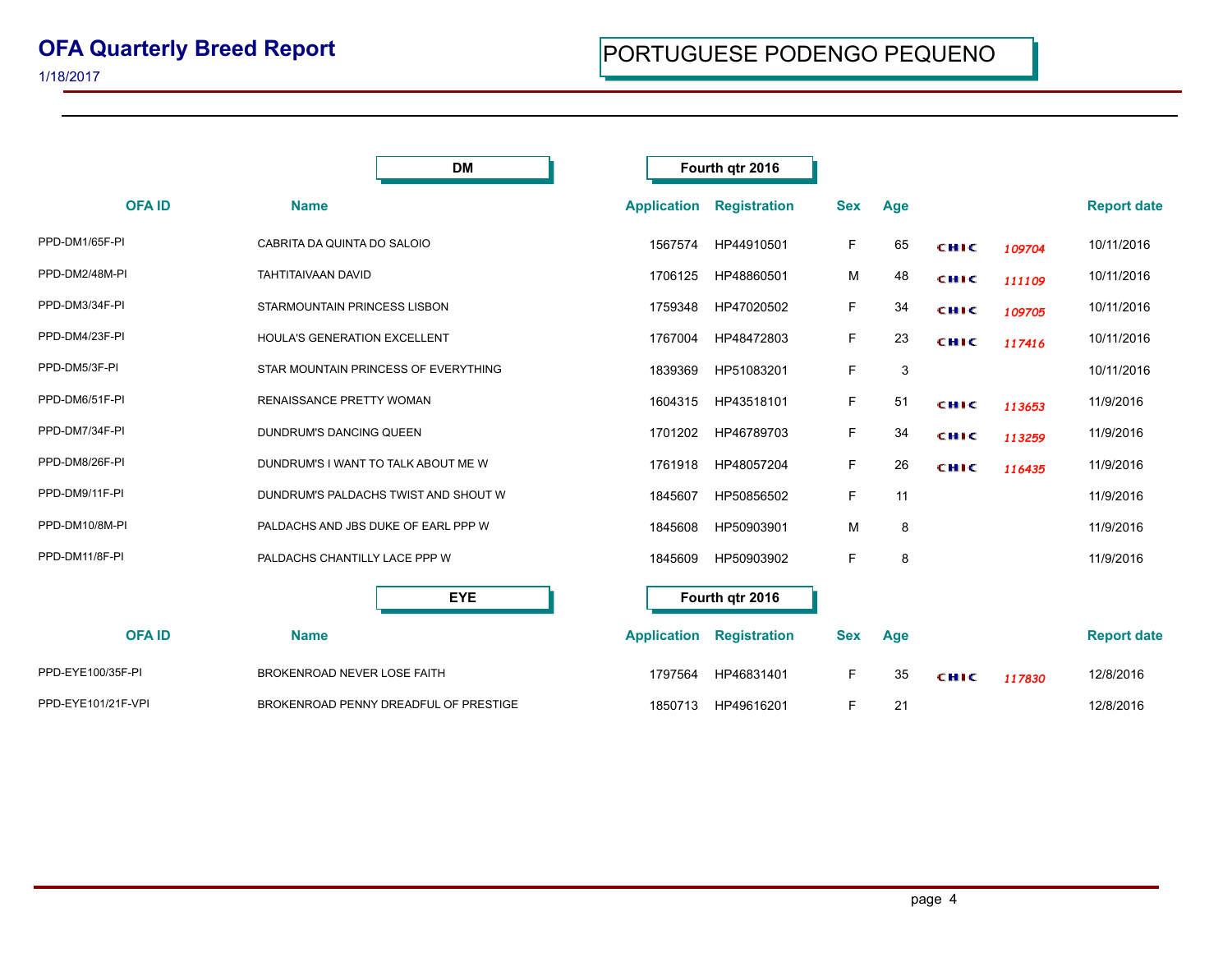## **OFA Quarterly Breed Report**

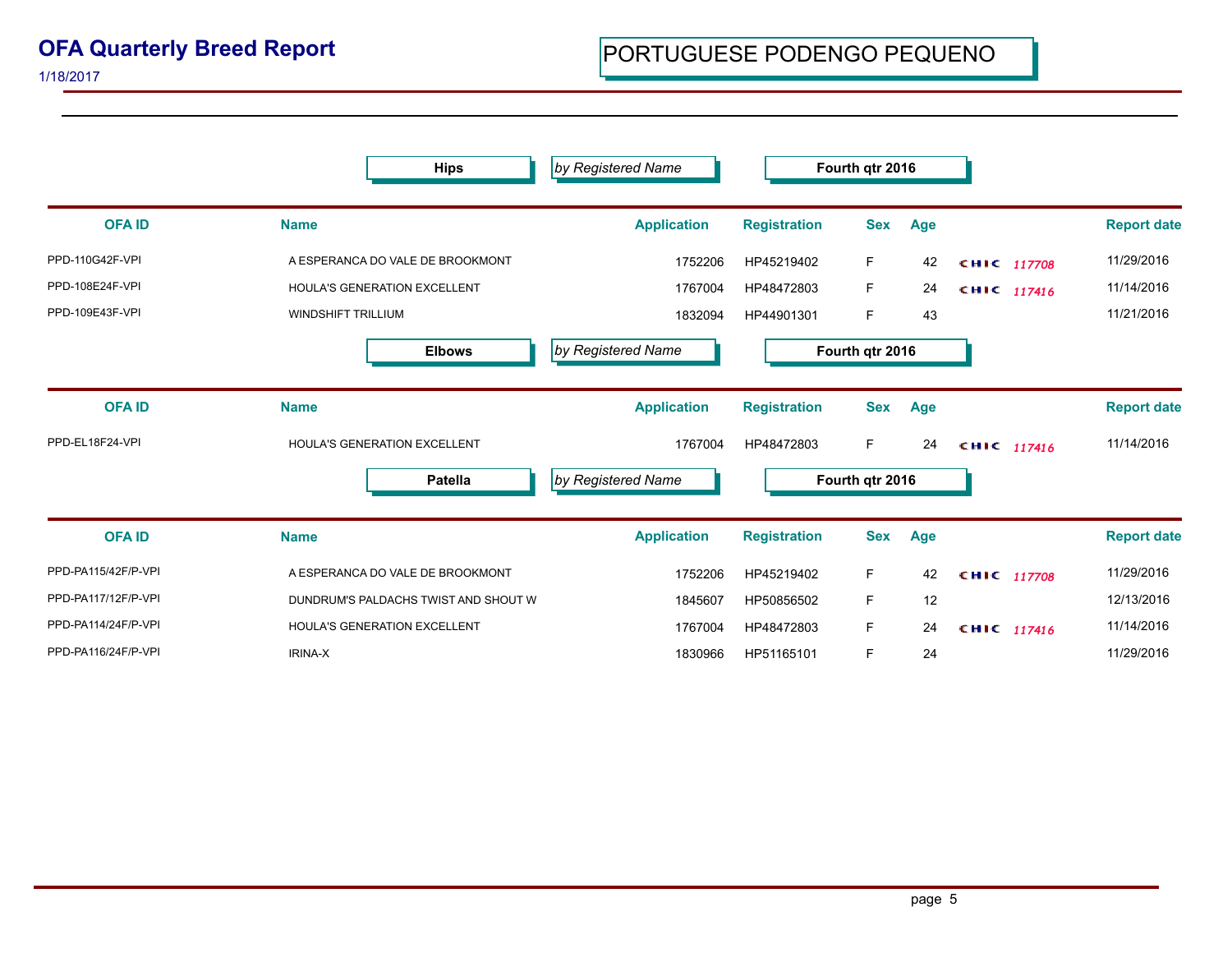|                   | <b>DDB</b>                         | by Registered Name |                     | Fourth qtr 2016 |     |                   |               |                    |
|-------------------|------------------------------------|--------------------|---------------------|-----------------|-----|-------------------|---------------|--------------------|
| <b>OFA ID</b>     | <b>Name</b>                        | <b>Application</b> | <b>Registration</b> | <b>Sex</b>      | Age |                   |               | <b>Report date</b> |
| <b>SALIVA KIT</b> | <b>GOIABA DA TERRA DE MONTOITO</b> | 1308593            | HP26793701          | F.              | 117 | CHIC 70534        |               | 11/18/2016         |
| <b>SALIVA KIT</b> | HERCULES DA TERRA DE MONTOITO      | 1335529            | HP30120801          | М               | 109 | CHIC 70539        |               | 11/18/2016         |
| <b>SALIVA KIT</b> | JURA DA TERRA DE MONTOITO          | 1435701            | HP36374501          | F.              | 88  | <b>CHIC 74080</b> |               | 11/18/2016         |
| <b>SALIVA KIT</b> | <b>KETKA'S TEA COZY</b>            | 1668963            | HP46318503          | F.              | 38  |                   |               | 11/18/2016         |
| <b>SALIVA KIT</b> | MAGNIFICO DA TERRA DE MONTOITO     | 1513505            | HP40865501          | М               | 68  | CHIC 92582        |               | 11/18/2016         |
| <b>SALIVA KIT</b> | RENAISSANCE AMERICA'S SWEETHEART   | 1755521            | HP48934103          | M               | 19  |                   |               | 11/18/2016         |
| <b>SALIVA KIT</b> | <b>RENAISSANCE ARAMIS</b>          | 990806             | HP41783503          | М               | 59  |                   |               | 11/18/2016         |
| <b>SALIVA KIT</b> | <b>RENAISSANCE LITTLE MISS</b>     | 1604314            | HP43518103          | F.              | 50  |                   | CHIC $105639$ | 11/18/2016         |
| <b>SALIVA KIT</b> | <b>RENAISSANCE POCKET ROCKET</b>   | 1604310            | HP43518102          | F.              | 50  | CHIC 99648        |               | 11/18/2016         |
| <b>SALIVA KIT</b> | <b>RENAISSANCE PORTHOS</b>         | 990804             | HP41783502          | M               | 59  |                   |               | 11/18/2016         |